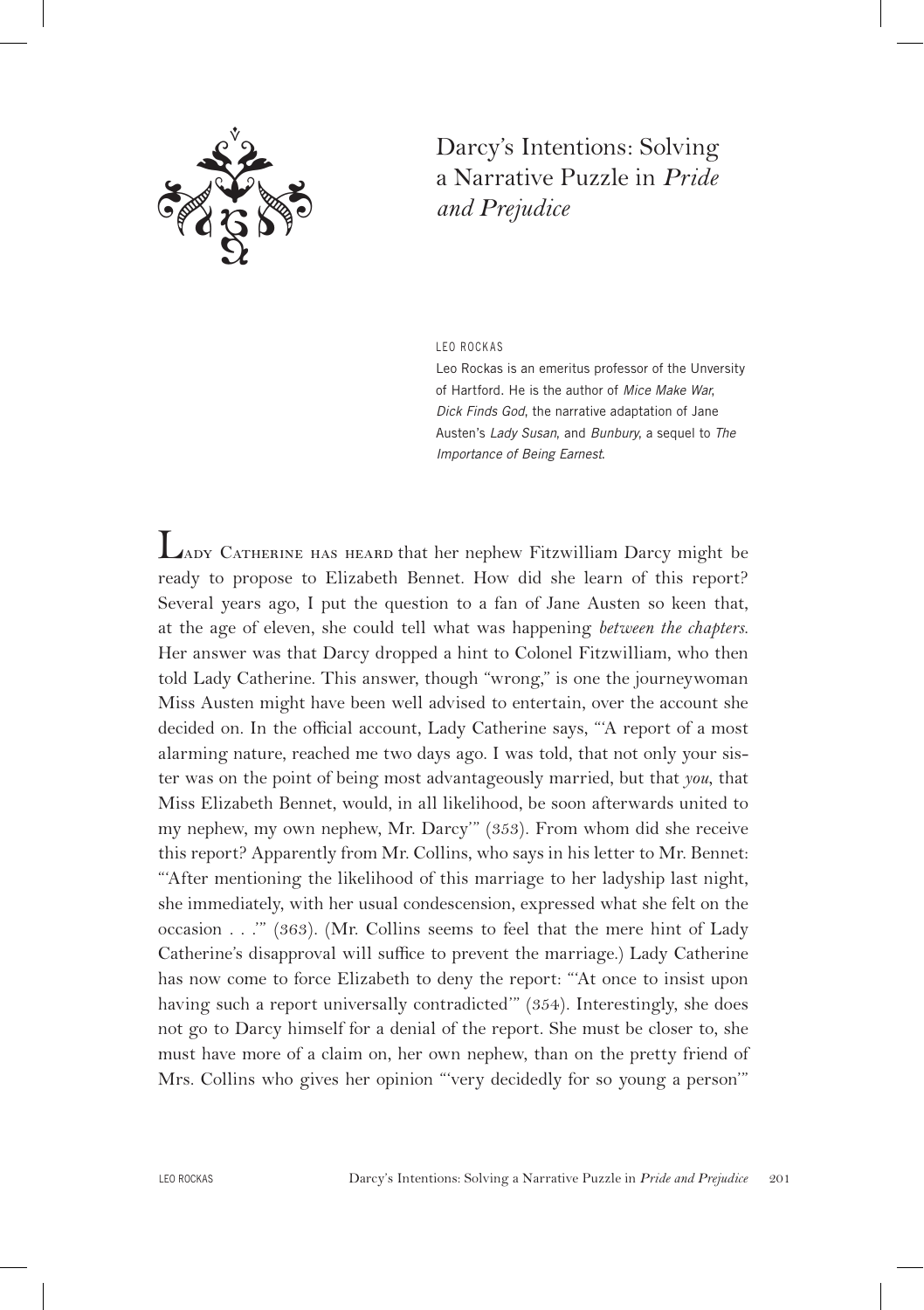(166). Is even Lady Catherine somewhat in awe of the grand Mr. Darcy? He has gone off to London for ten days, after giving his blessing to his friend Bingley's engagement to Miss Jane Bennet. Perhaps he has gone off to contemplate his options. But his aunt would surely know of his whereabouts, and the postal service was in full operation.

From whom did Mr. Collins learn of the possibility? Mr. Bennet says that Mr. Collins learned of the approaching nuptials of Jane and Bingley from "'some of the good-natured, gossiping Lucases,'" and as for the report of Darcy's intended engagement to Elizabeth, Mr. Collins says, "'we have been advertised by the same authority'" (362). Which leaves us with the question of how the Lucases so confidently reported the imminence of this engagement. But at least this account is in line with Elizabeth's own surmise:

from what the report of their engagement could originate, Elizabeth was at a loss to imagine; till she recollected that *his* being the intimate friend of Bingley, and *her* being the sister of Jane, was enough, at a time when the expectation of one wedding, made every body eager for another, to supply the idea. She had not herself forgotten to feel that the marriage of her sister must bring them more frequently together. And her neighbours at Lucas lodge, therefore, (for through their communication with the Collinses, the report she concluded had reached lady Catherine) had only set *that* down, as almost certain and immediate, which *she* had looked forward to as possible, at some future time. (360)

Notably, the text does not give this account as authoritative; it remains Elizabeth's surmise, without convincing John Sutherland, who says, "It's a weak supposition—unworthy of the sharp-witted Miss Bennet" (18).

Now Sir William did encourage Darcy to dance with Elizabeth: "'My dear Miss Eliza, why are not you dancing?—Mr. Darcy, you must allow me to present this young lady to you as a very desirable partner.—You cannot refuse to dance, I am sure, when so much beauty is before you'" (26). Interestingly, Sir William does not urge Darcy to look favorably on his own daughter. He seems to like the prospect of Darcy with Elizabeth; but on that occasion they do not dance. At a later time, when they do dance, Sir William observes to Darcy, "'Allow me to say . . . that your fair partner does not disgrace you, and that I must hope to have this pleasure often repeated, especially when a certain desirable event, my dear Miss Eliza, (glancing at her sister and Bingley,) shall take place. What congratulations will then flow in!'" (92) Does Sir William's admiration of these two as a couple make him confident of their engagement?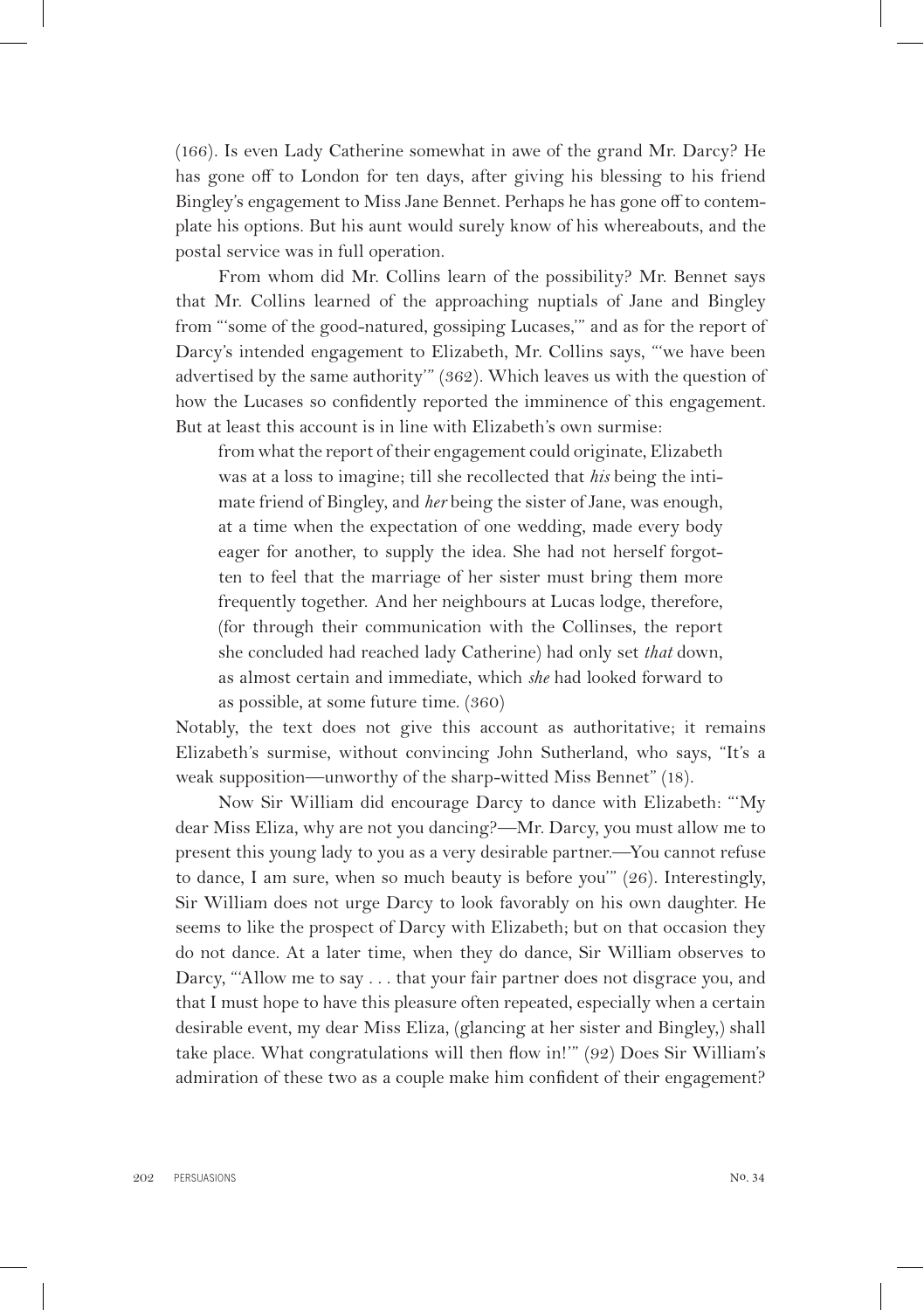If so, why does it take him from April to October to pass on his report? Are we to assume that some unreported occurrence in the meantime has led to his certainty on the subject?

Perhaps we should also take into account Charlotte's observations of the couple, for Charlotte has long suspected that Darcy might be in love with Elizabeth. On his first visit to the Parsonage, she says, "'I may thank you, Eliza, for this piece of civility. Mr. Darcy would never have come so soon to wait upon me'" (170). As he continues to visit, she says, "'My dear Eliza he must be in love with you, or he would never have called on us in this familiar way.'" But when Elizabeth tells of his silences, "it did not seem very likely, even to Charlotte's wishes, to be the case." The two ladies decide the visits occur simply because the two gentlemen, at that time of year, could find nothing better to do. When Colonel Fitzwilliam laughs at Darcy's unaccustomed "stupidity," Charlotte, "as she would have liked to believe this change the effect of love, and the object of that love, her friend Eliza . . . sat herself seriously to work to find it out.—She watched him whenever they were at Rosings, and whenever he came to Hunsford; but without much success" (180–81). Could Charlotte, based on these observations, report to her parents, the Lucases, that she was sure Darcy was ready to propose?

An answer may be hinted at in a popular recent sequel to *Pride and Prejudice*, by P. D. James, *Death Comes to Pemberley*. In an account in which Elizabeth talks something like Mary and Darcy something like Adam Dalgleish, if not Mr. Collins, it is hardly to be wondered that we find highly unsympathetic versions of both Elizabeth and Darcy. And Charlotte. Since we are expected to accept Elizabeth and Darcy as among the detecting protagonists of the sordid events ahead, it is difficult to understand why we are treated in advance to such hostile townspersons' views of the principals of *Pride and Prejudice*.

Among many other unauthorized details, in this version "Miss Lizzy had been determined to capture Mr. Darcy from the moment of their first meeting" (James 6). The week that Elizabeth spends at Netherfield during Jane's illness "must have enhanced Elizabeth's hopes of success and she would have made the best of this enforced intimacy." "The next stage," we are told, "in Elizabeth's campaign was her visit, with Sir William Lucas and his daughter Maria, to Mr. and Mrs. Collins at Hunsford Parsonage" (7). Charlotte, according to this account, "kept her mother informed of every detail of her married life." Darcy's visit with his cousin to the Parsonage confirmed to Charlotte "that he was falling in love," and she "wrote that, in her opinion her friend would have taken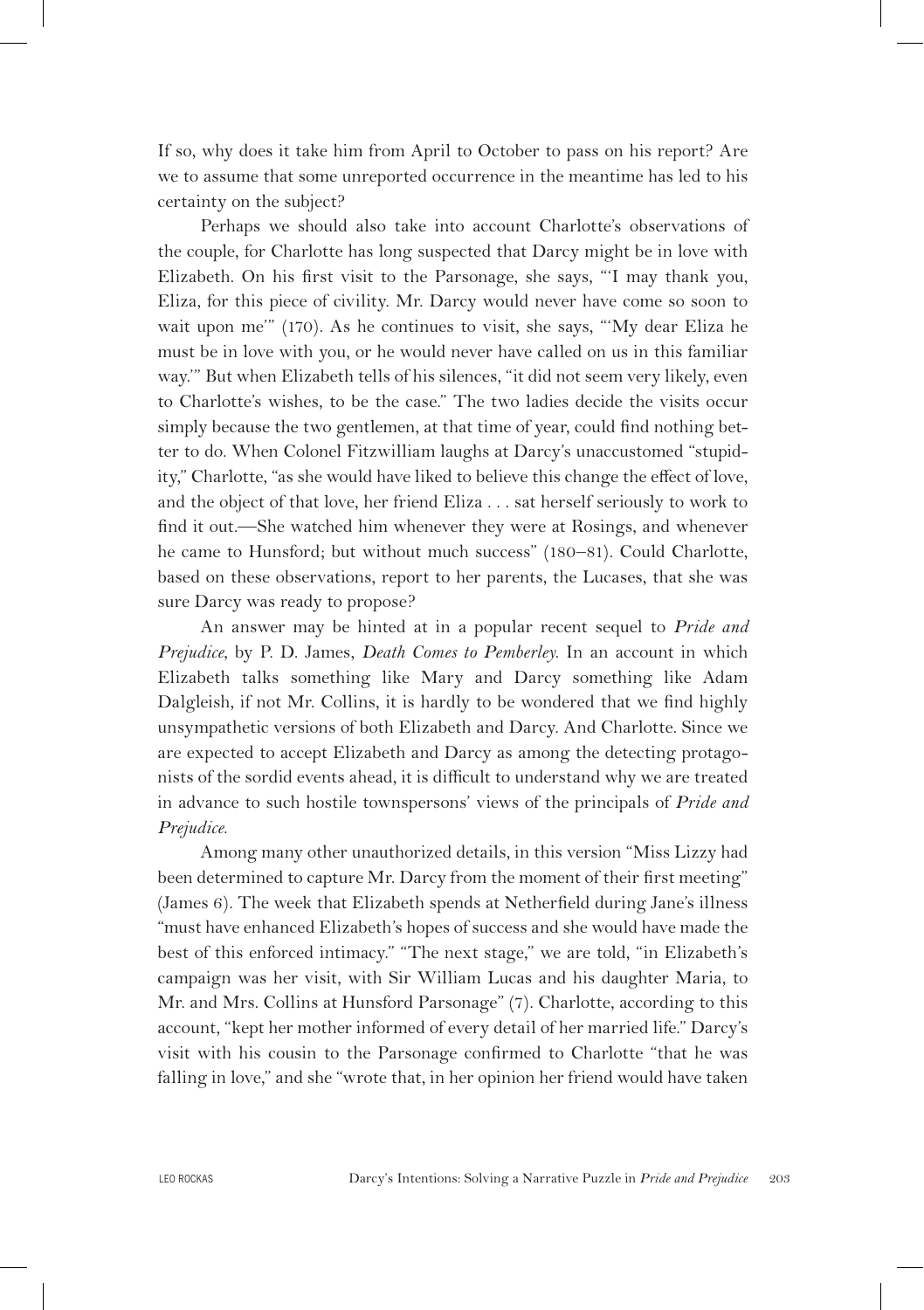either gentleman with alacrity had an offer been made." Later, Elizabeth visits Pemberley with Mr. and Mrs. Gardiner, "and if Miss Elizabeth had entertained any doubts about the wisdom of her scheme to secure Mr. Darcy, the first sight of Pemberley had confirmed her determination to fall in love with him at the first convenient moment" (8). This, in the original a pure joke of Elizabeth's, is here twisted into an ugly motive. We might wonder what justification the text actually provides for any of these hostile interpretations, but, to give Ms. James her due, nothing is more reasonable than the likelihood of Charlotte's correspondence with her mother. If she should have said that Darcy was definitely ready to propose, then the Lucases would have had a basis for their rumor. But neither Charlotte nor her father has had an opportunity to observe Darcy and Elizabeth together beyond April, to arrive at any certainty.

John Sutherland carried his suspicion of Charlotte much further. His article and his book are both titled *Who Betrays Elizabeth Bennet?*, apparently on the assumption that Lady Catherine learned of the rumor as a betrayal by someone certain that the report would so infuriate Lady Catherine she would then successfully prevent the marriage—and that this person was Charlotte. After considering some of the difficulties I have reviewed above, he concludes "that an embittered Charlotte is determined to settle her accounts with Elizabeth. She will poison Elizabeth's prospects, with a pre-emptive strike that she knows will provoke an outburst of the young woman's incorrigible 'prejudice.' It is a stroke of well-conceived malice. It fails—but only just" (22). We might wonder whence this wholly unjustified characterization of the sweet, sympathetic Charlotte as Jane Austen depicted her, for apart from quotations above in which Charlotte wishes the best for her friend, we also learn that in "her kind schemes for Elizabeth" Charlotte even sometimes plans her marrying Colonel Fitzwilliam, if not Darcy (181). But in Mr. Sutherland's account, Charlotte simply *makes up* in hostility to Elizabeth what is apparently and surprisingly the truth—that Darcy might soon propose—and her husband passes on what he suspects to be a false account, claiming falsely that he learned of it from his in-laws. This is a story beyond improbable, preposterous.

We might probe the question in another direction and ask how and when Darcy arrived at his intention. Here we encounter another problem, or gap. After his heroic intervention in the elopement of Lydia and Wickham, he arrives at Longbourn with his friend Bingley, who now has definite marital intentions. On the day before Bingley's actual proposal, Darcy, we learn, "had left him that morning for London, but was to return home in ten days time" (344). Why does Darcy depart from the scene of his friend's proposal and possibly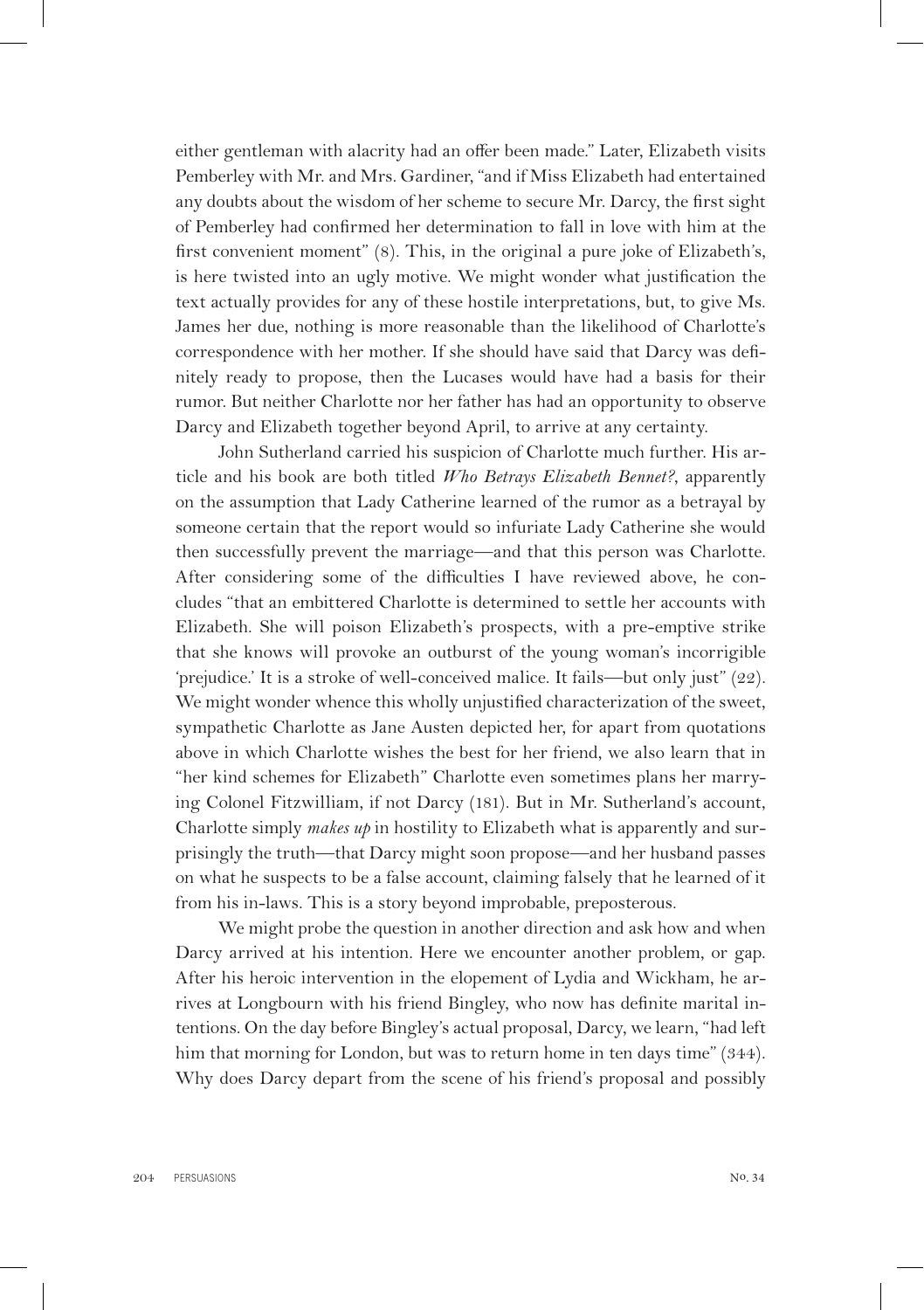his own? While he is away, we have the scene of Lady Catherine's electric performance in the "'prettyish kind of a little wilderness'" (352). When Lady Catherine leaves, Elizabeth decides that she "must meditate an application to her nephew" and that the arguments she would present him with might seem to contain "much good sense and solid reasoning" (360–61)—that is, talk him out of his intention. Instead, after his ten days absence, Darcy appears with Bingley, soon to tell Elizabeth that his ""affections and wishes are unchanged" (366).

So let us say Charlotte is somehow certain that Darcy is in love with Elizabeth, and that Sir William, dimwit that he is, or his wife (perhaps hearing reports from servants of Darcy's visit with Bingley to the Bennets, or perhaps receiving reports from Charlotte) has become convinced Darcy is in love with Elizabeth. There is still a major distance between being in love and being ready to propose. Especially for so proud, so grand, a man as Darcy, who would presume to know his mind, would think it likely he would stoop so low as Elizabeth Bennet? He himself certainly seemed doubtful of it. The horror of Lady Catherine at the prospect of her nephew being ready to offer his hand, his estate, and his ancestry, to a mere "'gentleman's daughter'" (356)—the terrible distance between them—must be present in greater strength among such simple folk as Charlotte and her parents. Mr. Bennet himself seems awed in the presence of Darcy: "'He is the kind of man, indeed, to whom I should never dare refuse any thing, which he condescended to ask'" (376).

Grand a man as he is, Darcy does not seem aware of his intentions, does not seem bold enough to propose. Lady Catherine calls on Darcy after (but she could not before?) her visit to Elizabeth:

they were indebted for their present good understanding to the efforts of his aunt, who *did* call on him in her return through London, and there relate her journey to Longbourn, its motive, and the substance of her conversation with Elizabeth; dwelling emphatically on every expression of the latter, which, in her ladyship's apprehension, peculiarly denoted her perverseness and assurance, in the belief that such a relation must assist her endeavours to obtain that promise from her nephew, which *she* had refused to give. But, unluckily for her ladyship, its effect had been exactly contrariwise.

"It taught me to hope," said he, "as I had scarcely ever allowed myself to hope before. I knew enough of your disposition to be certain, that, had you been absolutely, irrevocably decided against me, you would have acknowledged it to Lady Catherine, frankly and openly." (367)